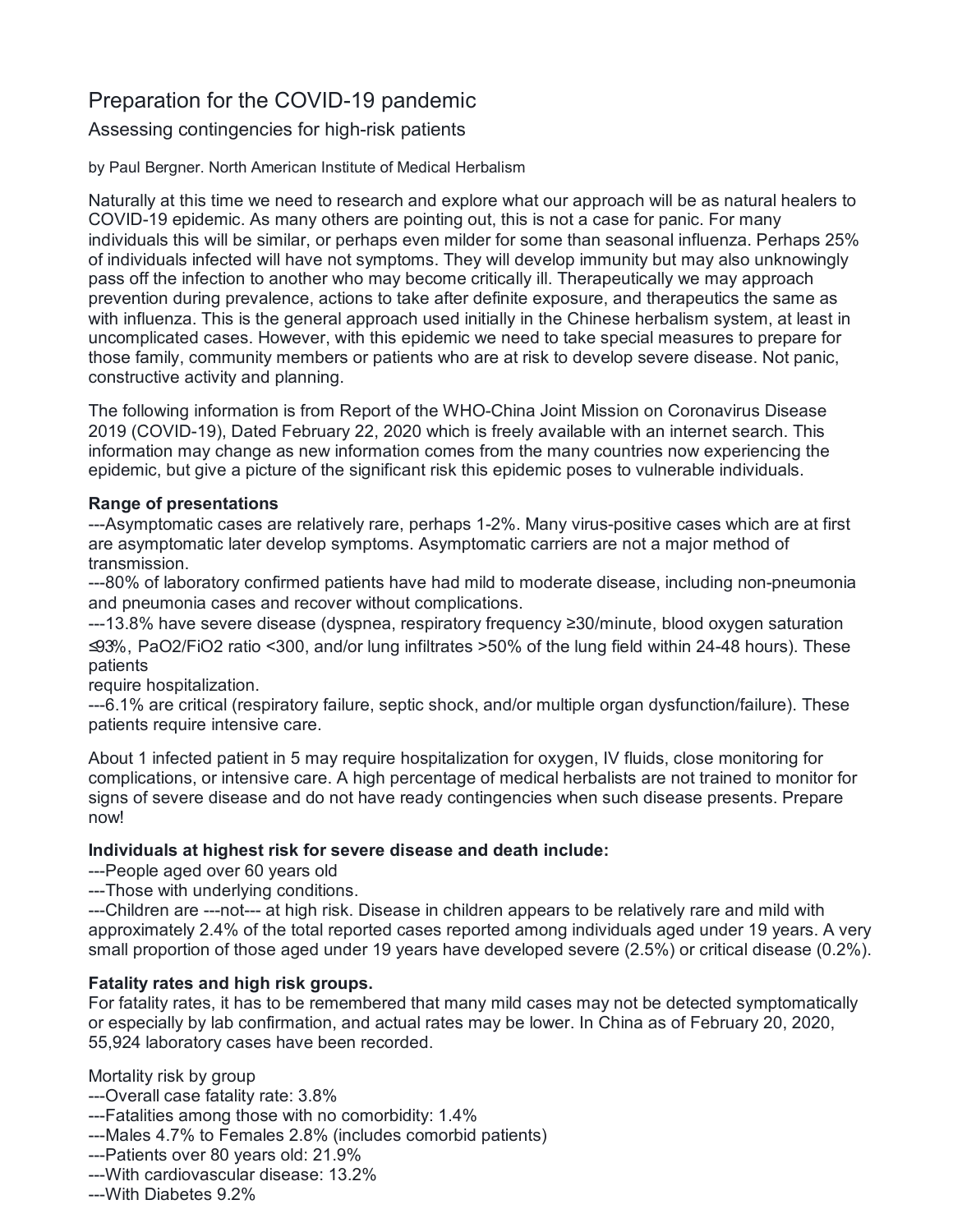---With Hypertension 8.4%

---With chronic respiratory disease. 8.0%

---With Cancer 7.6%

In this group of co-morbid patients, this virus is in the same range of lethality as SARS (about 10%).

#### **Don't panic but do prepare**

---Examine for risks among family friends, neighbors, and patients, now before the epidemic becomes more widespread here.

---Assess resources, health insurance, transportation and access to ER or hospital

---Expand your skill set and earn how to monitor for serious disease.

---Know that the hospital system may become overwhelmed at some times during the epidemic and be unable to care for critically ill patients. If you live in an underserved area, consider contingencies.

---Consider getting a pulsoximeter (available from any pharmacy) to monitor for low blood oxygen, and know how to use a thermometer to accurately assess low grade fever.

---Stock up on herbs or foods that you may want to take or administer now ahead of time.

#### **See our frequently updated page** on coronavirus resources at http://naimh.com/coronavirus

Paul Bergner is director of the North American Institute of Medical Herbalism and editor of the *Medical Herbalism* journal. He has practiced nutrition and medical herbalism since 1973. He has trained more than 400 student residents in teaching clinics for clinical nutrition and medical herbalism since 1996. He has taught both medical herbalism and clinical nutrition at both the undergraduate and graduate levels of the university, and has developed and delivered more than 500 hours of Continuing Education for herbalists, nutritionists, acupuncturists, nurses, and naturopathic physicians. He is author of the *Healing Power of Garlic*, the *Healing Power of Echinacea, Goldenseal and the Immune Herbs*, *The Healing Power of Minerals and Trace Elements*, and four other books on herbalism, nutrition, ethnobotany, Chinese medicine, and naturopathic medicine.